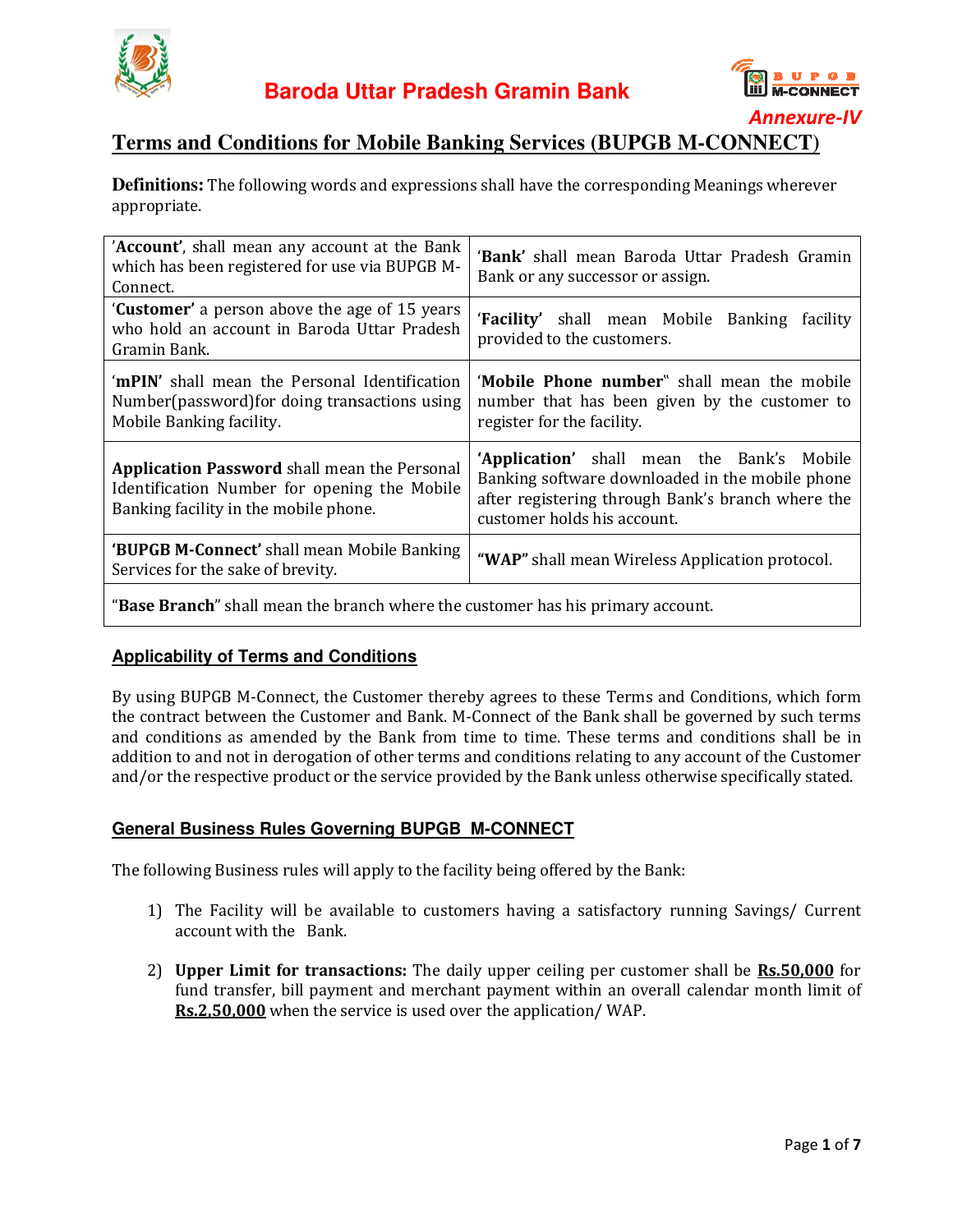



### **Transaction Limit details**

| Application                             | Max.       | Max. Amt.               | Max. Amt.    | Max Amt.    | Min Amt.    | Max           |
|-----------------------------------------|------------|-------------------------|--------------|-------------|-------------|---------------|
|                                         | Amt. per   | per week                | per month    | per         | per         | transaction   |
|                                         | day        |                         |              | transaction | Transaction | count per day |
| Fund transfer (Intra<br>Bank/Interbank) | $50,000/-$ | $2,00,000/-$ 5,00,000/- |              | $25,000/-$  | $5/-$       | 10            |
| Bill/Utility payment                    | $50,000/-$ | $50,000/-$              | $2,50,000/-$ | $25,000/-$  | $5/-$       |               |

- 3) Entering wrong mPIN thrice will block the facility for the day and two such consecutive Entering wrong mPIN thrice will block the facility for the day and two such consecutive<br>blockages will de-activate the facility, then customer would be required to re-register for the facility as per the procedure laid down for the same.
- 4) Any change in the business rules of any of the processes will be notified on Bank's website www.barodagraminbank.com, which will be construed as sufficient notice to the customer. facility as per the procedure laid down for the same.<br>Any change in the business rules of any of the processes will be notified on Bank's we<br><u>www.barodagraminbank.com</u>, which will be construed as sufficient notice to the c

|                                                                                                                                                                                                                                                                                                                                                                                                                                                                           |                                                  |                                         |                             |              |                                                                                     |             | <b>Annexure-IV</b> |  |  |  |
|---------------------------------------------------------------------------------------------------------------------------------------------------------------------------------------------------------------------------------------------------------------------------------------------------------------------------------------------------------------------------------------------------------------------------------------------------------------------------|--------------------------------------------------|-----------------------------------------|-----------------------------|--------------|-------------------------------------------------------------------------------------|-------------|--------------------|--|--|--|
| <b>Transaction Limit details</b>                                                                                                                                                                                                                                                                                                                                                                                                                                          |                                                  |                                         |                             |              |                                                                                     |             |                    |  |  |  |
| Max.<br>Application                                                                                                                                                                                                                                                                                                                                                                                                                                                       |                                                  | Max. Amt.                               | Max. Amt.                   | Max Amt.     | Min Amt.                                                                            | Max         |                    |  |  |  |
|                                                                                                                                                                                                                                                                                                                                                                                                                                                                           |                                                  | Amt. per                                | per week                    | per month    | per                                                                                 | per         | transaction        |  |  |  |
|                                                                                                                                                                                                                                                                                                                                                                                                                                                                           |                                                  | day                                     |                             |              | transaction                                                                         | Transaction | count per day      |  |  |  |
|                                                                                                                                                                                                                                                                                                                                                                                                                                                                           | Fund transfer (Intra<br>Bank/Interbank)          | $50,000/-$                              | $2,00,000/-$                | $5,00,000/-$ | $25,000/-$                                                                          | $5/-$       | 10                 |  |  |  |
|                                                                                                                                                                                                                                                                                                                                                                                                                                                                           | $50,000/-$<br>$50,000/-$<br>Bill/Utility payment |                                         | $2,50,000/-$                | $25,000/-$   | $5/-$                                                                               | 5           |                    |  |  |  |
| Entering wrong mPIN thrice will block the facility for the day and two such consecutive<br>3)<br>blockages will de-activate the facility, then customer would be required to re-register for the<br>facility as per the procedure laid down for the same.<br>Any change in the business rules of any of the processes will be notified on Bank's website www.barodagraminbank.com, which will be construed as sufficient notice to the customer.<br>4)<br>5) Eligibility: |                                                  |                                         |                             |              |                                                                                     |             |                    |  |  |  |
| N <sub>0</sub>                                                                                                                                                                                                                                                                                                                                                                                                                                                            | Type of<br><b>Account</b>                        | Constitution                            | <b>Mode of</b><br>operation |              | Eligibility                                                                         |             |                    |  |  |  |
| $\mathbf{1}$                                                                                                                                                                                                                                                                                                                                                                                                                                                              | <b>SB Account</b>                                | Single                                  | Single                      |              | Account holder is eligible                                                          |             |                    |  |  |  |
| 2                                                                                                                                                                                                                                                                                                                                                                                                                                                                         | <b>SB Account</b>                                | Joint                                   | E or S                      |              | As per choice of all account holders. Application<br>to be signed jointly           |             |                    |  |  |  |
| 3                                                                                                                                                                                                                                                                                                                                                                                                                                                                         | <b>SB Account</b>                                | Joint                                   | Jointly                     |              | <b>NOT</b> eligible                                                                 |             |                    |  |  |  |
| 4                                                                                                                                                                                                                                                                                                                                                                                                                                                                         | <b>SB Account</b>                                | Minor                                   | Single                      |              | Minor above the age of 15 is eligible                                               |             |                    |  |  |  |
| 5                                                                                                                                                                                                                                                                                                                                                                                                                                                                         | <b>NRE Account</b>                               |                                         |                             |              | <b>NOT Eligible</b>                                                                 |             |                    |  |  |  |
| 6                                                                                                                                                                                                                                                                                                                                                                                                                                                                         | <b>Nagarik</b><br><b>Bachat Khata</b>            | <b>Single</b>                           | <b>Single</b>               |              | <b>NOT Eligible</b>                                                                 |             |                    |  |  |  |
| 7                                                                                                                                                                                                                                                                                                                                                                                                                                                                         | Current<br>Account                               | In the name<br>of<br><b>SELF Single</b> | Single                      |              | The Account holder is eligible                                                      |             |                    |  |  |  |
| 8                                                                                                                                                                                                                                                                                                                                                                                                                                                                         | Current<br>Account                               | In the name<br>of<br>firm - Single      | Single                      |              | The Account holder is eligible                                                      |             |                    |  |  |  |
| 9                                                                                                                                                                                                                                                                                                                                                                                                                                                                         | Current<br>Account                               | Partnership<br>Firm                     | Any one<br>partner          |              | The person authorized to operate. All account<br>holders will sign the application. |             |                    |  |  |  |
| 10                                                                                                                                                                                                                                                                                                                                                                                                                                                                        | <b>Current</b><br>Account                        | Partnership<br>Firm                     | Jointly<br>operated         |              | <b>NOT Eligible</b>                                                                 |             |                    |  |  |  |
| 11                                                                                                                                                                                                                                                                                                                                                                                                                                                                        | Staff OD A/c                                     |                                         |                             |              | Eligible                                                                            |             |                    |  |  |  |
| Accounts where mode of operation is "joint" as also accounts in the name of minor below the<br>6)<br>age of 15 years or where minor is a joint account holder are not eligible for BUPGB M-Connect.<br>Bank reserves the right to reject a Customer's application for M-Connect without assigning any<br>7)<br>reasons.                                                                                                                                                   |                                                  |                                         |                             |              |                                                                                     |             |                    |  |  |  |
| Bank shall suspend the registration of any Customer if the facility has not been accessed by the<br>8)<br>Customer for three months or more                                                                                                                                                                                                                                                                                                                               |                                                  |                                         |                             |              |                                                                                     |             |                    |  |  |  |

### **5) Eligibility:**

- 6) Accounts where mode of operation is "joint" as also accounts in the name of minor below the age of 15 years or where minor is a joint account holder are not eligible for BUPGB M-Connect.
- 7) Bank reserves the right to reject a Customer's application for M-Connect without assigning any reasons.
- 8) Bank shall suspend the registration of any Customer if the facility has not been accessed by the Customer for three months or more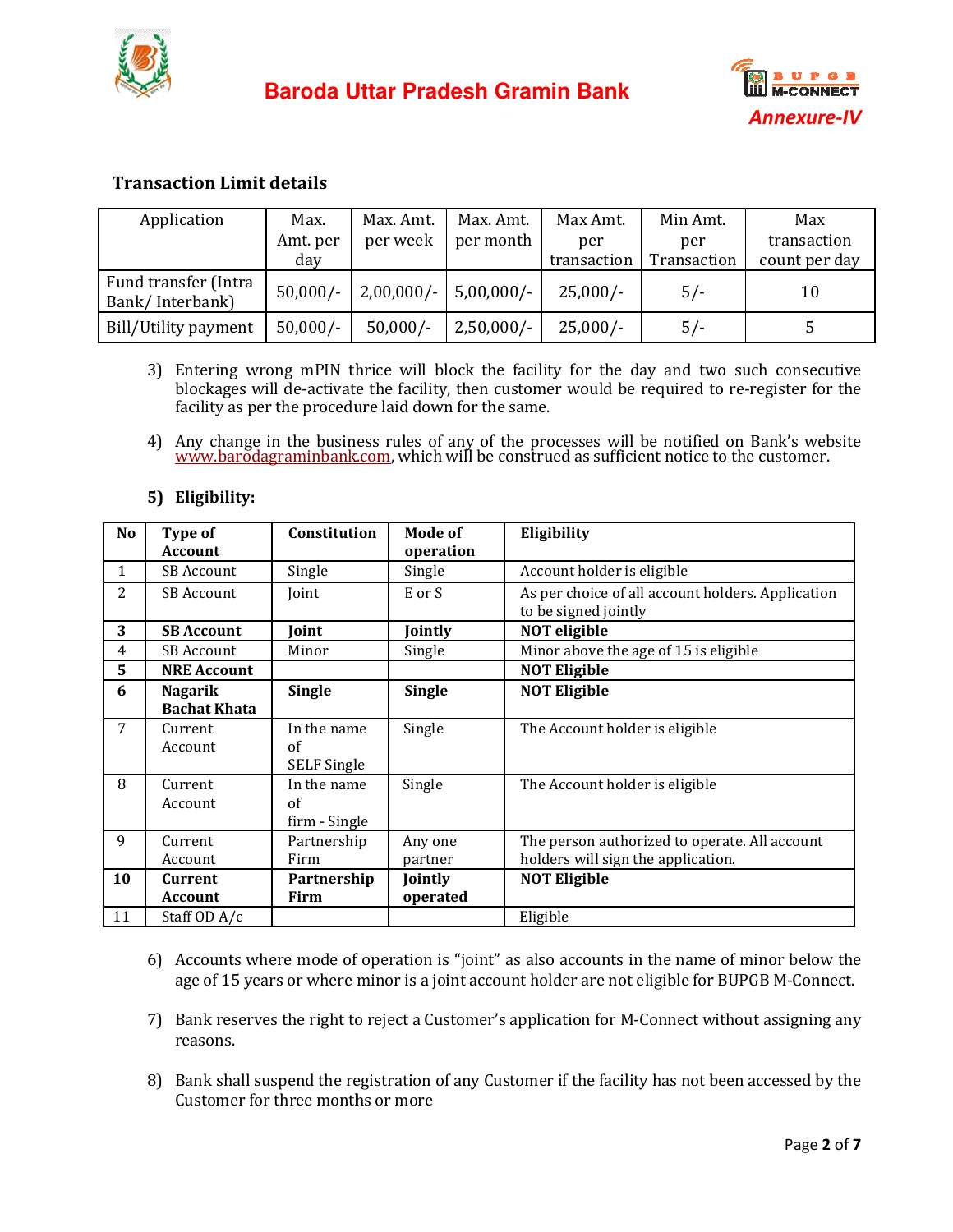



- 9) If the facility has not been accessed for six months or more, the registration of the Customer will be cancelled
- 10) Customer can request for termination of the facility by sending appropriate message through the mobile banking application on the handset or through choosing the option "De "De-Registration" at Bank's ATM / Base branch of the primary account enabled for BUPGB M M-Connect. The Customer shall remain accountable for all the transactions on the designated account made prior to confirmation of any such cancellation request If the facility has not been accessed for six months or more, the registration of the Customer<br>will be cancelled<br>Customer can request for termination of the facility by sending appropriate message through<br>the mobile bankin **Annexure-IV**<br>
been accessed for six months or more, the registration of the Customer<br>
for termination of the facility by sending appropriate message through<br>
application on the handset or through choosing the option "De-<br>
- 11)It shall be the Bank's endeavour to give a reasonable notice for withdrawal or termination of the facility, but the Bank may at its discretion withdraw temporarily or terminate the facility, either wholly or partially, anytime without giving prior notice to the Customer.
- 12) The facility may be suspended for any maintenance or repair work for anybreakdown in the Hardware/ Software for BUPGB M-Connect or any emergency or security reasons without prior notice and bank shall not be responsible if such an action has to be taken for reasons of security or emergency.
- 13) The services offered under the facility will be automatically terminated if the primary account linked for the Mobile Banking Services is clo r notice and bank shall not be responsible if such an action has to be taken for<br>rity or emergency.<br>services offered under the facility will be automatically terminated if the prima<br>ed for the Mobile Banking Services is cl
- 14) The Bank may also terminate or suspend the services under the facility without prior notice if the Customer has violated the terms and conditions laid down by the Bank or on the death of The Bank may also terminate or suspend the services under the facility without prior notice if<br>the Customer has violated the terms and conditions laid down by the Bank or on the death of<br>the Customer when brought to the no a court or Authority. Connect or any emergency or security reasons with<br>sponsible if such an action has to be taken for reasons<br>y will be automatically terminated if the primary accou<br>s is closed.<br>end the services under the facility without pri

### **Usage of Facility:**

By accepting the terms and conditions on the mobile phone while registering for the customer: By accepting the terms and conditions on the mobile phone while registering for the facility, the<br>customer:<br>1) Agrees to use the BUPGB M-Connect for financial and non-financial transactions offered by the

- Bank from time to time.
- 2) Irrevocably authorizes the Bank to debit the Account which have been enabled for BUPGB M-Irrevocably authorizes the Bank to debit the Account which<br>Connect for all transactions / services undertaken using mPIN.
- 3) Authorizes the Bank to map the account number, User ID and mobile phone number for the smooth operation of BUPGB M-Connect offered by the Bank and to preserve the mapping record in its own server or server of any third party and to use such data at its discretion for providing/enhancing further banking/technology products that it may offer. server or server of any third party and to use such data at its discretion for providing/enhancing<br>further banking/technology products that it may offer.<br>4) Agrees that he / she is aware and accepts that facility offered b
- further banking/technology products that it may offer.<br>Agrees that he / she is aware and accepts that facility offered by the Bank will enable him / her to<br>transact using mPIN within the limit prescribed by the Bank and th will not be disputed.
- 5) Agrees that transactions originated using the mobile phone are non-retractable as these are instantaneous / real time.
- 6) Understands and explicitly agrees that Bank has the absolute and unfettered right to revise the prescribed ceilings from time to time which will be binding upon him/her. prescribed ceilings from time to time which will be binding upon him/her.
- 7) Agrees to use the facility on a mobile phone properly and validly registered in his/ her name only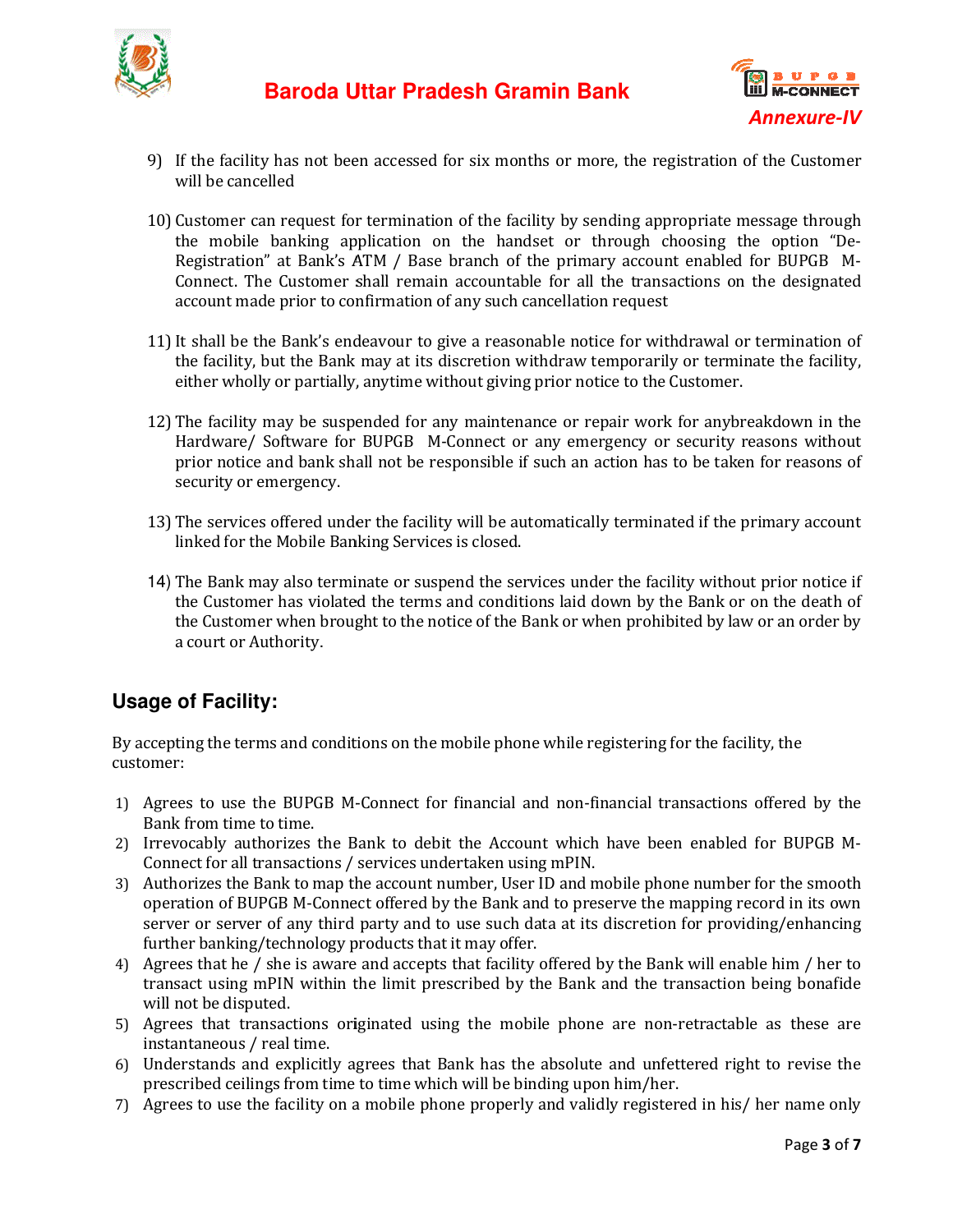



with the Mobile Service Provider and undertakes to use the facility only through mobile number which has been given to register for the facility.

8) Agrees that the Bank is authenticating the Customer by his mobile phone number and mPIN provided by the Customer and that such authentication would be sufficient for protection of the customer transactions. The customer is solely responsible for maintenance of the secrecy and confidentiality of the mPIN without any liability to the Bank. The Bank at its discretion may adopt other authentication of electronic records and the same will be acceptable and customer. itication would be sufficient for protection of the responsible for maintenance of the secrecy and to the Bank. The Bank at its discretion may adopt the same will be acceptable and binding on the

#### **Miscellaneous**

- 1) Customer shall be required to acquaint himself/herself with the process for using the facility and that he/she shall be responsible for any error made while using the facility.
- 2) Bank reserves the right to decide what services may be offered. Additions/ deletions to the services offered under the facility are at its sole discretion.
- 3) The instructions of the Customer shall be effected only after authentication under his/her User ID and mPIN or through any other mode of verification as may be stipulated at the discretion of the Bank. services offered under the facility are at its sole discretion.<br>The instructions of the Customer shall be effected only after authentication under his/her User<br>ID and mPIN or through any other mode of verification as may b
- 4) While it shall be the endeavour of the Bank to carry out the instructions received from the instructions due to any reasons whatsoever including failure of operational system or due to any requirement of Law. The Customer expressly authorizes the Bank to access his/her account information required for offering the services under the facility and also to share the information regarding his/ her accounts with the service provider/ third party as may be required to provide the services under the facility. information regarding his/ her accounts with the service provider/ third party as may<br>required to provide the services under the facility.<br>Customer understands that the Bank will try, to the best of its ability and effort, ructions due to any reasons whatsoever including failure of operational system or due to<br>requirement of Law. The Customer expressly authorizes the Bank to access his/her account<br>rmation required for offering the services u ble for the delay / failure in carrying out the cluding failure of operational system or due to ly authorizes the Bank to access his/her account es under the facility and also to share the service provider/ third party as

information and shall not hold the Bank responsible for any errors or omissions that may occur due to reasons beyond the control of the Bank.

Customer accepts that the Bank shall not be responsible for any errors which may occur in spite of the steps taken by the Bank to ensure the accuracy of the information and shall not have any claim against the Bank in the event of any loss/ damage suffered as a consequence of an inaccurate information provided by the Bank.

#### **Responsibilities and obligations of the customer lities obligations**

- 1) The Customer will be responsible for all transactions, including fraudulent/erroneous The Customer will be responsible for all transactions, including fraudulent/erroneous transactions<br>made through the use of his/ her mobile phone, SIM card and mPIN, regardless of whether such transactions are in fact entered into or authorized by him/ her or not and the customer will be responsible for the loss/damage, if any suffered. of whether such<br>of customer will be is not shared with
- 2) The Customer shall take all steps possible to ensure that his/her mobile phone is not shared with The Customer shall take all steps possible to ensure that his/her mobile phone is not shared with<br>anyone and shall take immediate action to de-register from BUPGB M-Connect as per procedure laid down in case of misuse/ theft/loss of the mobile phone or SIM card.
- 3) The Customer will use the services offered under facility using the mPIN in accordance with the procedure as laid down by the Bank from time to time.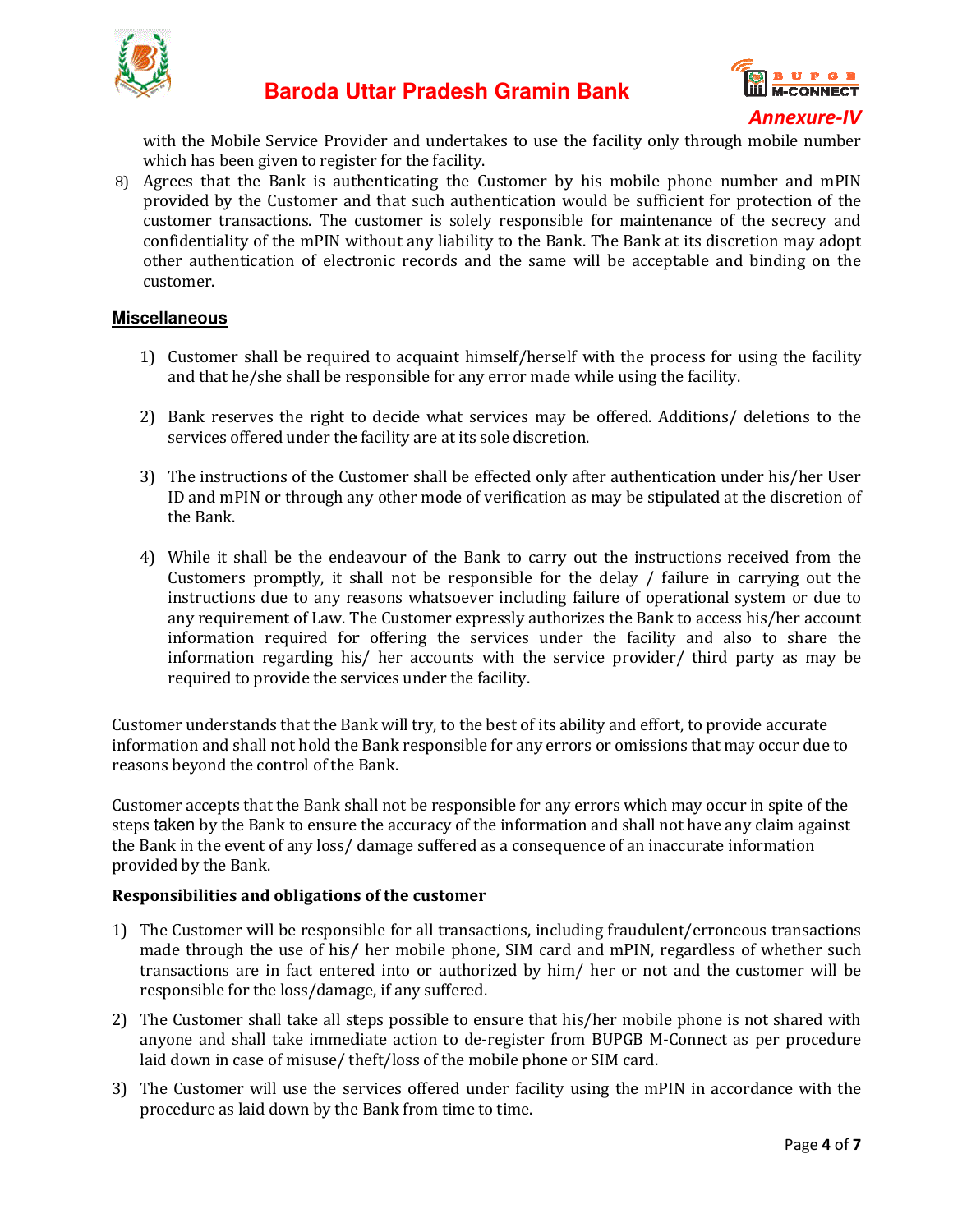



- 4) The Customer shall keep the User ID and mPIN confidential and will not disclose these to any other The Customer shall keep the User ID and mPIN confidential and will not disclose these to a<br>person or will not record them in a way that would compromise the security of the services.
- 5) It will be the responsibility of the Customer to notify the Bank immediately if he/ she suspect the misuse of the mPIN. He will also immediately initiate the necessary steps to change his mPIN.
- 6) If the mobile phone or SIM is lost, the customer must immediately take action to de-register from BUPGB M-Connect at any of the Bank's ATM/ Base branch of the primary account enabled for BUPGB M-Connect at any of the Bank's ATM/ Base branch of the primary account enabled for BUPGB M-Connect.
- 7) The Customer accepts that any valid transaction originating from the User ID and /or registered The Customer accepts that any valid transaction originating from the User ID and /or registered mobile phone number shall be assumed to have been initiated by the Customer and any transaction authorized by the mPIN is duly and legally authorized by the Customer. primary account enabled for<br>he User ID and /or registered<br>Customer and any transaction<br>r.<br>hy information/ modification
- 8) The Customer shall keep himself/herself updated with regard to any information/ relating to the services offered under the facility which would be publicized on the websites and at the branches and would be responsible for the same. relating to the services offered under the facility which would be publicized on the websites and at<br>the branches and would be responsible for the same.<br>9) The Customer shall be liable for all loss on breach of the Terms a
- The Customer shall be liable for all loss on breach of the Terms and Conditions contained herein or contributed or caused the loss by negligent actions or a failure to advise the Bank immediately about any unauthorized access in the Account. % contributed or caused the loss by negligent actions or a failure to advise the Bank immediately<br>about any unauthorized access in the Account.<br>10) The Customer shall be liable and responsible for all legal compliance and
- The Customer shall be liable and responsible for all legal compliance and adherence of all commercial terms and conditions in respect of the mobile connection/SIM card/mobile phone through which the facility is availed and the Bank does not accept/ acknowledge any responsibility in this regard.
- 11) Bank shall not accept any Stop Payment instructions, once the transaction amount and the beneficiary account are keyed in and authorized by the Customer. beneficiary account are keyed in and autho
- 12) The Customer is advised to be prudent in downloading content through blue-tooth and ensure that proper anti-virus software is used from time to time to remove malware residing in the hand-set.

#### **Disclaimer**

The Bank, when acting in good faith, shall be absolved of any liability in case:

- The Bank is unable to receive or execute any of the requests from the Customer Customer or there is loss The Bank is unable to receive or execute any of the requests from the Customer or there is l<br>of information during processing or transmission or any unauthorized access by any other person or breach of confidentiality due to reasons beyond the control of the Bank
- There is any kind of loss, direct or indirect, incurred by the Customer or any other person due to any failure or lapse in the facility which are beyond the control of the Bank any kind of loss, direct or indirect, incurred by the Customer or any<br>re or lapse in the facility which are beyond the control of the Bank<br>any failure or delay in transmitting of information or there is any er
- There is any failure or delay in transmitting of information or there is any error or inaccuracy of information or any other consequence arising from any cause beyond the control of the Bank beyond breakdown, disruption, etc. which may include technology failure, mechanical breakdown, power disrupti
- There is any lapse or failure on the part of the service providers or any third party affecting the There is any lapse or failure on the part of the service providers or any third party affecting the<br>said facility and that the Bank makes no warranty as to the quality of the service provided by any such service provider. The Bank, its employees, agent or contractors, shall not be liable for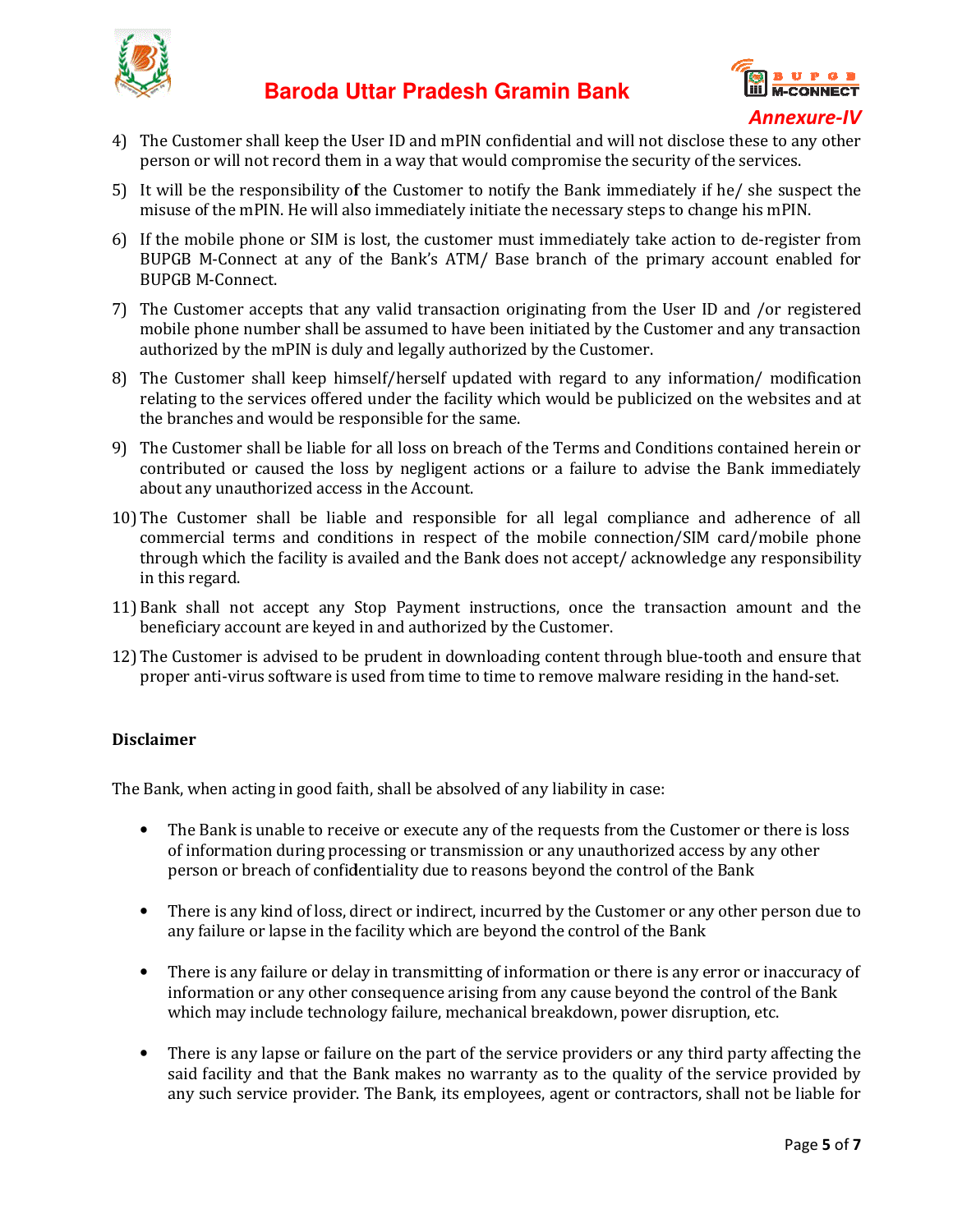



and in respect of any loss or damage whether direct, indirect or consequential, including but not limited to loss of revenue, profit, business, contracts, anticipated savings or goodwill, loss of use or value of any equipment including software, whether foreseeable or not, suffered Customer or any person howsoever arising from or relating to any delay,interruption, suspension, resolution or error of the Bank in receiving and processing the request and in formulating and returning responses or any failure, delay, interruption, suspension, restriction, or error in transmission of any Information or message to and from the telecommunication equipment of the Customer and the network of any service provider and the Bank's system or any breakdown, interruption, suspension or failure of the telecommunication Customer, the Bank's system or the network of any service provider and/or any third party who<br>provides such services as is necessary to provide the facility.<br>The Bank will not be responsible if Bank's mobile banking applic provides such services as is necessary to provide the facility. any equipment including software, whether foreseeable or not, suffered by the<br>r any person howsoever arising from or relating to any delay,interruption,<br>resolution or error of the Bank in receiving and processing the reque **EXECUTE AT THE CONSTRANT CONSTRANT CONSTRANT CONSTRANT CONSTRANT CONSTRANT CONSTRANT CONSTRANT CONSTRANT CONSTRANT CONSTRANT CONSTRANT CONSTRANT CONSTRANT CONSTRANT CONSTRANT CONSTRANT CONSTRANT CONSTRANT CONSTRANT CONSTR** or consequential, including but not<br>ted savings or goodwill, loss of use<br>reseeable or not, suffered by the the request and in interruption, suspension, restriction, to and from the telecommunication eprovider and the Bank's system or telecommunication equipment of the

• The Bank will not be responsible if Bank's mobile banking application is not compatible does not work on the mobile handset of the Customer Customer.

#### **Indemnity:**

In consideration of the Bank providing the facility, the Customer agrees to indemnify and hold the Bank harmless against all actions, claims, demands proceedings, loss, loss, damages, costs, charges and expenses which the Bank may at any time incur, sustain, suffer or be put to as a consequence of or arising out of or in connection with any services provided to the Customer pursuant hereto. The Customer shall indemnify the Bank for unauthorized access by any third party to any information/instructions/triggers given by the Customer or breach of confidentiality or in connection with any services provided to the Customer pursuant hereto. The Customer shall<br>indemnify the Bank for unauthorized access by any third party to any<br>information/instructions/triggers given by the Customer o mands proceedings, loss, damages, costs, charges and expenses<br>sustain, suffer or be put to as a consequence of or arising out of<br>ovided to the Customer pursuant hereto. The Customer shall<br>uthorized access by any third part

proof of the authenticity and accuracy of transactions.

- proof of the authenticity and accuracy of transactions.<br>a. Customer hereby authorizes the Bank or its agents to send promotional messages including the products of the Bank, greetings or any other messages the Bank may consider from time to time.
- b. Customer understands that the Bank may send rejection or cannot process the request messages for the service request(s) sent by the Customer which could not be executed for any reaso records will be regarded as conclusive<br>romotional messages including the<br>ank may consider from time to time.<br>cannot process the request messages<br>not be executed for any reason.
- c. Bank shall make all reasonable efforts to ensure that the customer information is kept confidential Bank shall make all reasonable efforts to ensure that the customer information is kept confidential<br>but shall not be responsible for any inadvertent divulgence or leakage of Customer information for reasons beyond its control or by action of any third party.
- d. Customer expressly authorizes the Bank to carry out all requests/ transactions purporting to have been received from his/ her mobile phone and authenticated with his/ her mPIN. All payment transactions, initiated from the customer's mobile phone using his/her mPIN, will be treated bonafide expressly authorizing the the Bank to make the payment.
- e. It is the responsibility of the Customer to advise the Bank of any change in his mobile number or transactions, initiated from the customer's mobile phone using his/her mPIN, will be treated<br>bonafide expressly authorizing the Bank to make the payment.<br>It is the responsibility of the Customer to advise the Bank of any c
- f. Telecom Service provider of the customer may levy charges for each SMS / GPRS and the Bank is not liable for any dispute that may arise between telecom service provider and the Customer.